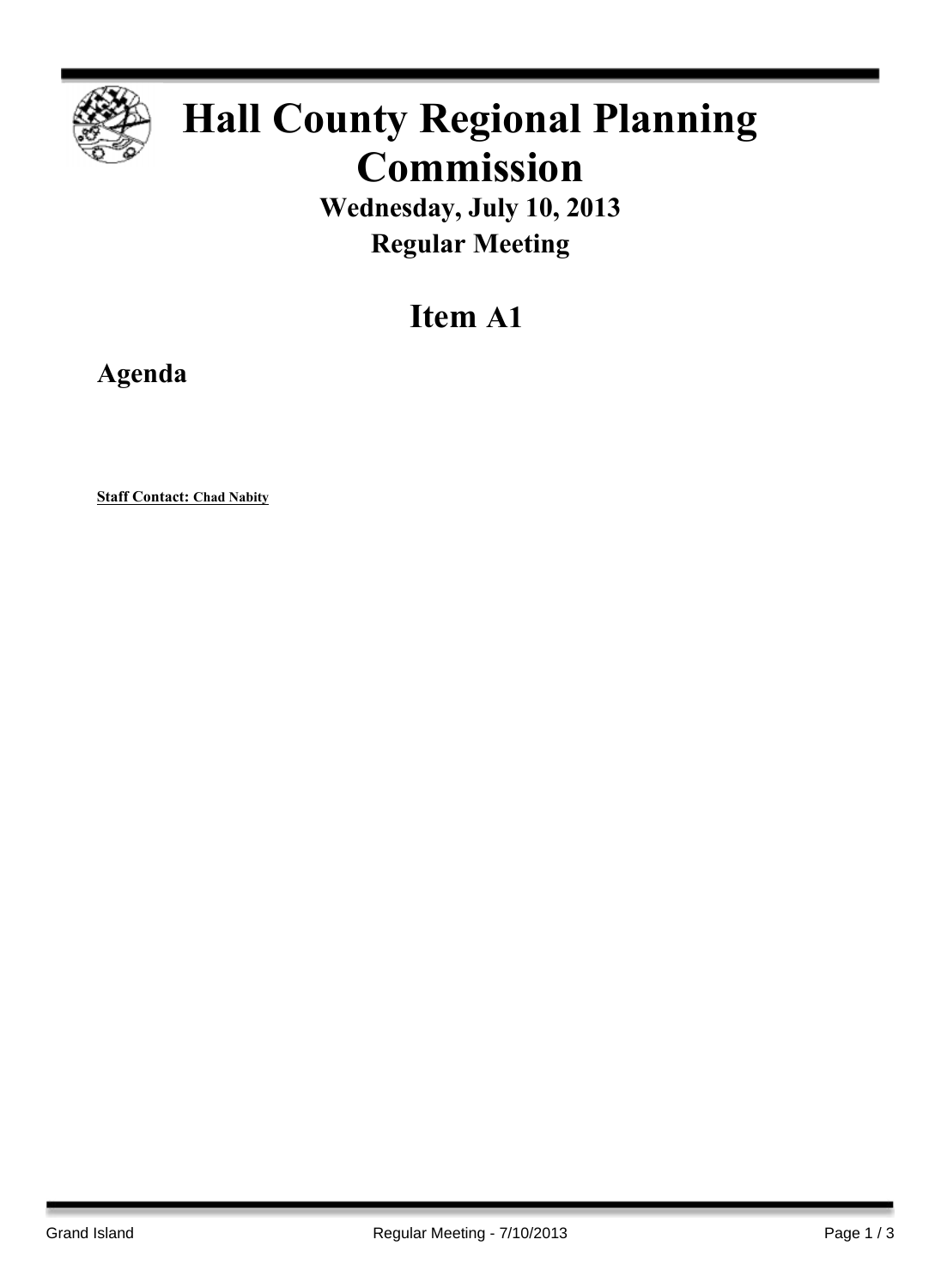#### **REGIONAL PLANNING COMMISSION**

#### **AGENDA AND NOTICE OF MEETING Wednesday, July 10, 2013 6:00 p.m. City Hall Council Chambers — Grand Island**

**1. Call to Order.**

**This is a public meeting subject to the open meetings laws of the State of Nebraska. The requirements for an open meeting are posted on the wall in this room and anyone who would like to find out what those are is welcome to read through them**.

- **2. Minutes of June 5, 2013.**
- **3. Request Time to Speak.**
- **4. Council Referral –** Concerning the formation of a new business improvement district, South Locust BID 2013 to replace BID 7. (C-17-2013GI)
- **5. Council Referral –** Concerning the formation of a new business improvement district, Second Street BID 2013 to replace BID 6. (C-18-2013GI)
- **6. Council Referral –** Concerning the formation of a new business improvement district, Fonner Park BID 2013 to replace BID 4 & South Locust BID 2013. (C-19-2013GI)

#### **Consent Agenda**

**7. Preliminary Plat - Northview 9 th Subdivision** – located south of US Hwy 2 and east of Idaho Ave., in the City of Grand Island, in Hall County, Nebraska. Consisting of 10 Lots and 2.77 acres.

**Final Plat – Northview 9 th Subdivision** – located south of US Hwy 2 and east of Idaho Ave., in the City of Grand Island, in Hall County, Nebraska. Consisting of 10 Lots and 2.77 acres.

- **8. Final Plat – Horizon View Subdivision** located south of Lepin Rd., and east of 70<sup>th</sup> Rd., in Hall County, Nebraska. Consisting of (1 Lot) and 3 acres.
- **9. Final Plat – Bond Subdivision** located west of Dodd Street and north of Green Street in the City of Wood River, Hall County, Nebraska. Consisting of (1 Lot) and .295 acres.
- **10. Budget and Fees –** 2013-2014 Budget review.
- **11. Planning Director's Report**